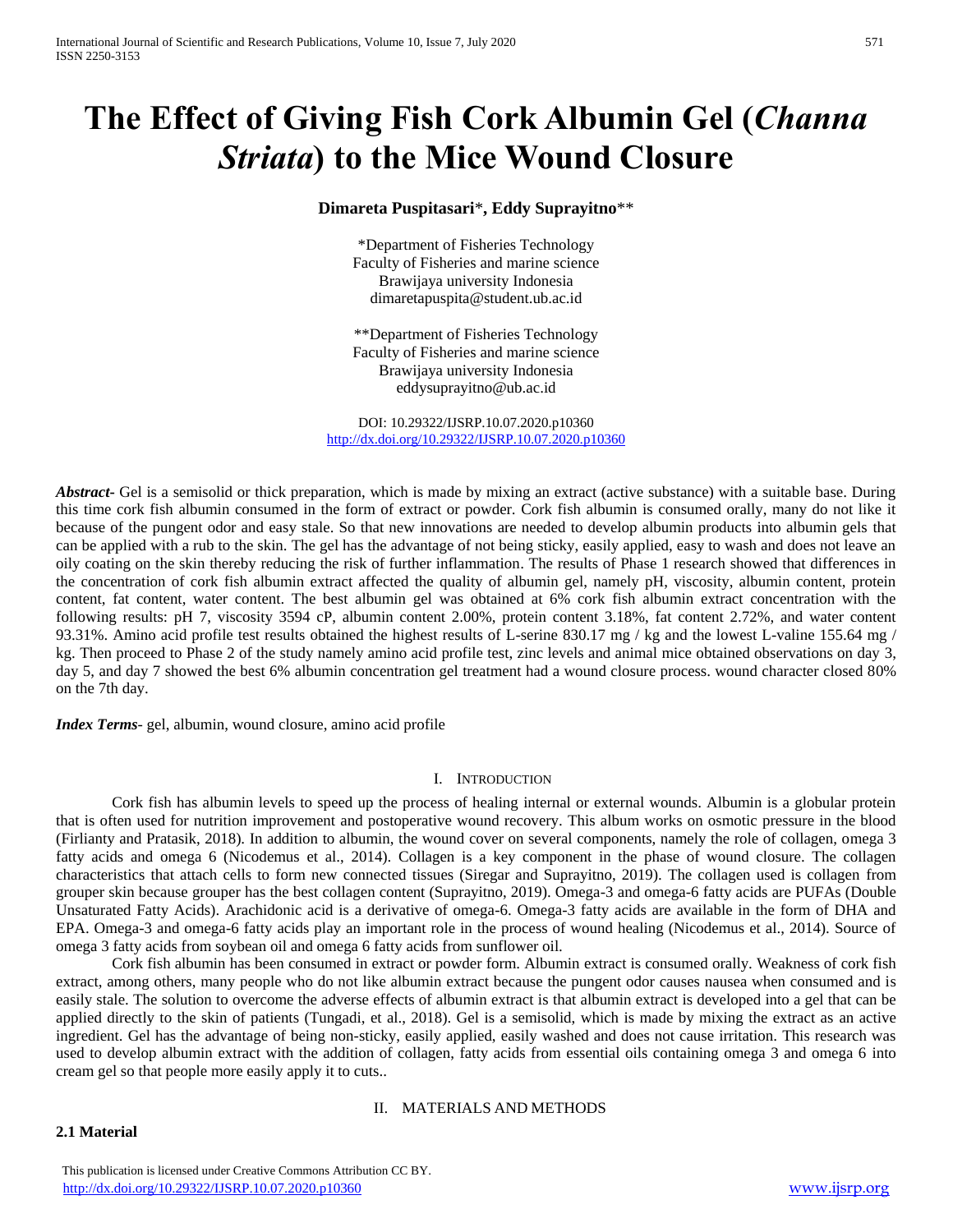The research material used consisted of raw materials for the production of albumin extract, namely cork fish, materials for making collagen is grouper skin, NaOH, astic acid and aquades. Materials for making albumin gel are albumin extracts derived from cork fish extract, collagen, sunflower oil as a source of omega 6, soybean oil as a source of omega 3 and fillers using HPMC (Hydroxypropyl Methylcellulose). propylene glycol (PG), metal parabens, propyl parabens, triethanolamine (TEA), aquades. Formulations for making albumin can be seen in the following table.

| Ingredients      | Concentration (%) |                |                |
|------------------|-------------------|----------------|----------------|
|                  | 3%                | 4.5%           | 6%             |
| Extract albumin  | 3                 | 4.5            | 6              |
| Collagen         | 0.6               | 0.6            | 0.6            |
| Sunflower oil    | 3                 | 3              | 3              |
| Soybean oil      | 2.4               | 2.4            | 2.4            |
| <b>HPMC</b>      | 3                 | 3              | 3              |
| Triethanolamine  | 2                 | $\overline{2}$ | $\overline{2}$ |
| Propylene glycol | 5                 | 5              | 5              |
| Methyl paraben   | 0.18              | 0.18           | 0.18           |
| Propyl parabens  | 0.2               | 0.2            | 0.2            |
| Ad Aquades       | 100               | 100            | 100            |

This research method is an experimental method. In this research, 2 stages were carried out. Stage 1 and stage 2 research. Stage 1 aims to obtain what is the optimal concentration of cork fish albumin extract added to the making of albumin gel so that the best gel quality is obtained for stage 2 research. While the stage 2 study aims to look at the process of wound closure in experimental animals using gel the highest quality albumin compared to negative control and negative control.

# **2.1.1 Making Albumin Extract**

The making of albumin extract begins with the preparation of raw materials ie cork fish is turned off, then weeded, filleting, diced and washed. Furthermore, cork fish weighed 250 grams, then put into steam at a temperature of 70°C. Cork fish meat steamed for 30 minutes. After that filtered and taken filtrate. Cork fish extract is ready to use.

# **2.1.2 Making the Collagen**

The first collagen production is done by preparing grouper skin that has been removed from the scales. Then grouper skin is cut 1 x 1 cm. Furthermore, the skin of grouper soaked in 0.1 M NaOH for 24 hours with a ratio of skin and solution of 1:10. After that the grouper skin is neutralized with aquades. Furthermore, soaked with acetic acid in the ratio of 1:10 for 24 hours. Then filtered and taken the filtrate. After that, precipitation was done with NaCl 0.9 M for 24 hours. Then centrifuged at a speed of 3500 rpm for 20 minutes. Further dialysis with 0.5 M acetic acid with a ratio of 1:10. After that it is inserted into the cellophane membrane. Then immersed in 0.1 M acetic acid solution for 6 hours. Furthermore, soaked with aquades to neutral pH. After that, collagen is ready to use.

# **2.1.3 Making Gel Albumin**

**3.1 pH**

Preparation of albumin gel begins with HPMC dissolved in aquades and then TEA is added. Methyl paraben and propyl paraben are dissolved in propylene glycol, then albumin extract is added with concentrations of 3%, 4.5%, and 6%, then respectively grouper skin collagen, soybean oil, and sunflower oil are added. After that all the ingredients are mixed and added to 100 ml of aquades. Albumin gel analyzed physics (pH and viscosity), albumin levels, chemistry (protein, fat, and water), and organoleptics.



# III. RESULT AND DISCUSSION

 This publication is licensed under Creative Commons Attribution CC BY. <http://dx.doi.org/10.29322/IJSRP.10.07.2020.p10360> [www.ijsrp.org](http://ijsrp.org/)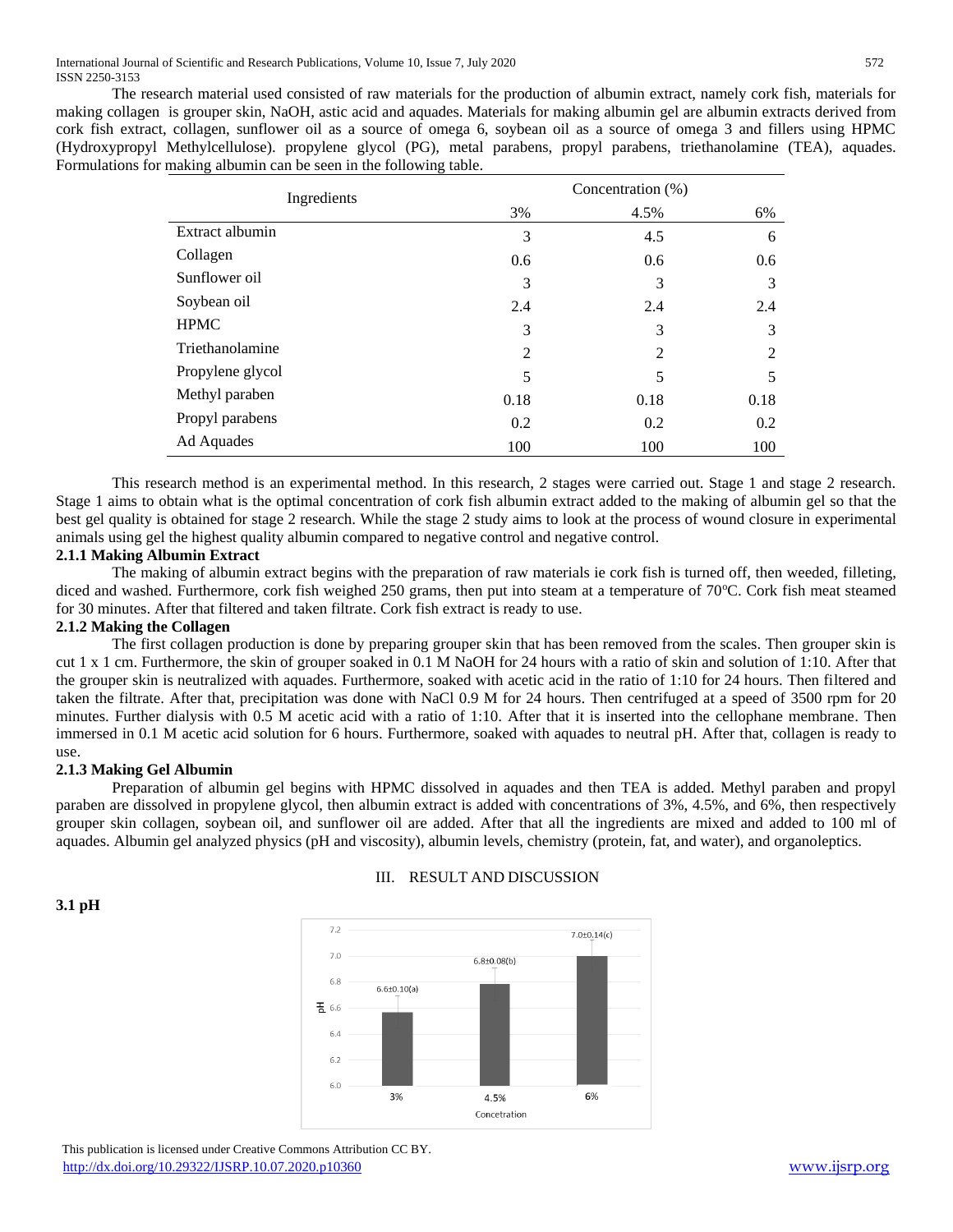# Figure 1. The Result of pH

The pH of albumin gel with different concentrations of albumin extract results in different pH values. At 3% albumin extract concentration produced a pH value of 6.6, a 4.5% concentration of 6.8, and a 6% albumin extract concentration obtained pH 7. The highest pH value was obtained from the highest albumin extract concentration of 6% with a pH value of 7, and the lowest was obtained at a concentration the lowest cork fish albumin extract was 3% at 6.6. The pH value of albumin gel produced is still within the pH range that is safe for the skin that is 5.8-7.2 (Vashist, et al., 2015), so that the albumin gel does not irritate the skin or make the skin dry.

# **3.2 Viscosity**



Figure 2. The Result of Viscosity

Viscosity value at 3% albumin extract concentration of 1280 cP, 4.5% concentration obtained viscosity value of 2651 cP, and at 6% concentration of 3595 cP. The results of the viscosity of the gel which has the highest value is albumin gel with a concentration of 6% albumin extract of 3595 cP, and the lowest results obtained at a concentration of 3% of 1280%. The viscosity range for good gels is 2000-4000 cP (Husnani and Muazham, 2017).

#### **3.3 Albumin Content**



Figure 3. The Result of Albumin Content

Albumin concentration at 3% albumin extract concentration was 1.3%, 4.5% concentration was 1.5%, and albumin concentration of 6% cork fish albumin extract was 2.0%. The highest albumin content was shown at a concentration of 6%, which was 2.0%, while the lowest albumin level was at a concentration of 3% at 1.3%. The albumin content in the resulting albumin gel showed an increase along with the increasing concentration of the albumin extract given.

# **3.4 Protein Content**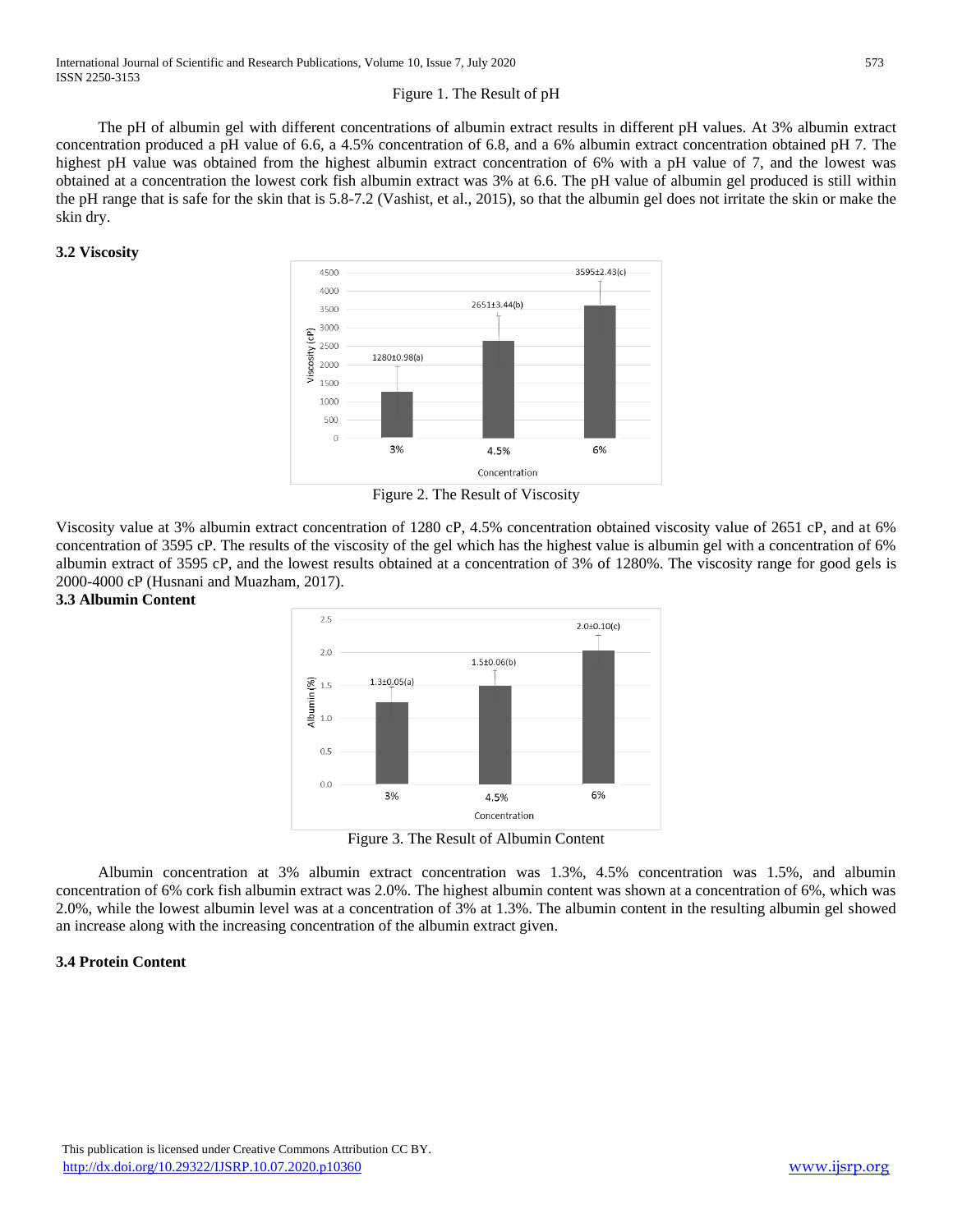

Figure 4. The Result of Protein Content

The protein content of albumin gel at cork fish extract albumin concentration of 3% was 2.76%, the concentration of 4.5% was 3.02%, and the concentration of 6% had a protein content of 3.18%. the highest protein content obtained 6% concentration of 3.18% and the lowest concentration of 3% of 2.76%. It can be concluded that the higher the concentration of albumin extract, the greater the protein content produced. Albumin is part of the protein, so if the cork fish albumin extract increases so does the protein content.

### **3.5 Fat Content**



Figure 5. The Result of Fat Content

Fat content in cork fish extract albumin concentration of 3% was 2.44%, 4.5% concentration was 2.54%, and fat content at 6% concentration was 2.72%. the highest fat content was found in albumin gel concentration of 6% by 2.72%, while the lowest concentration of 3% was 2.44%. Fat content contained in albumin gel comes from omega 3 source oil, omega 6 source oil added and fat content in the fish cork.

# **3.6 Water Content**



Figure 6. The Result of Water Content

The result of water content at 3% albumin extract concentration was 94.45%, at 4.5% concentration was 94.01%, and 6% concentration was 93.34%. The highest value of water content at a concentration of 3% was 94.45% while the lowest water content at a concentration of 6% was equal to 93.34%. The value of water content decreases with increasing concentration of albumin extract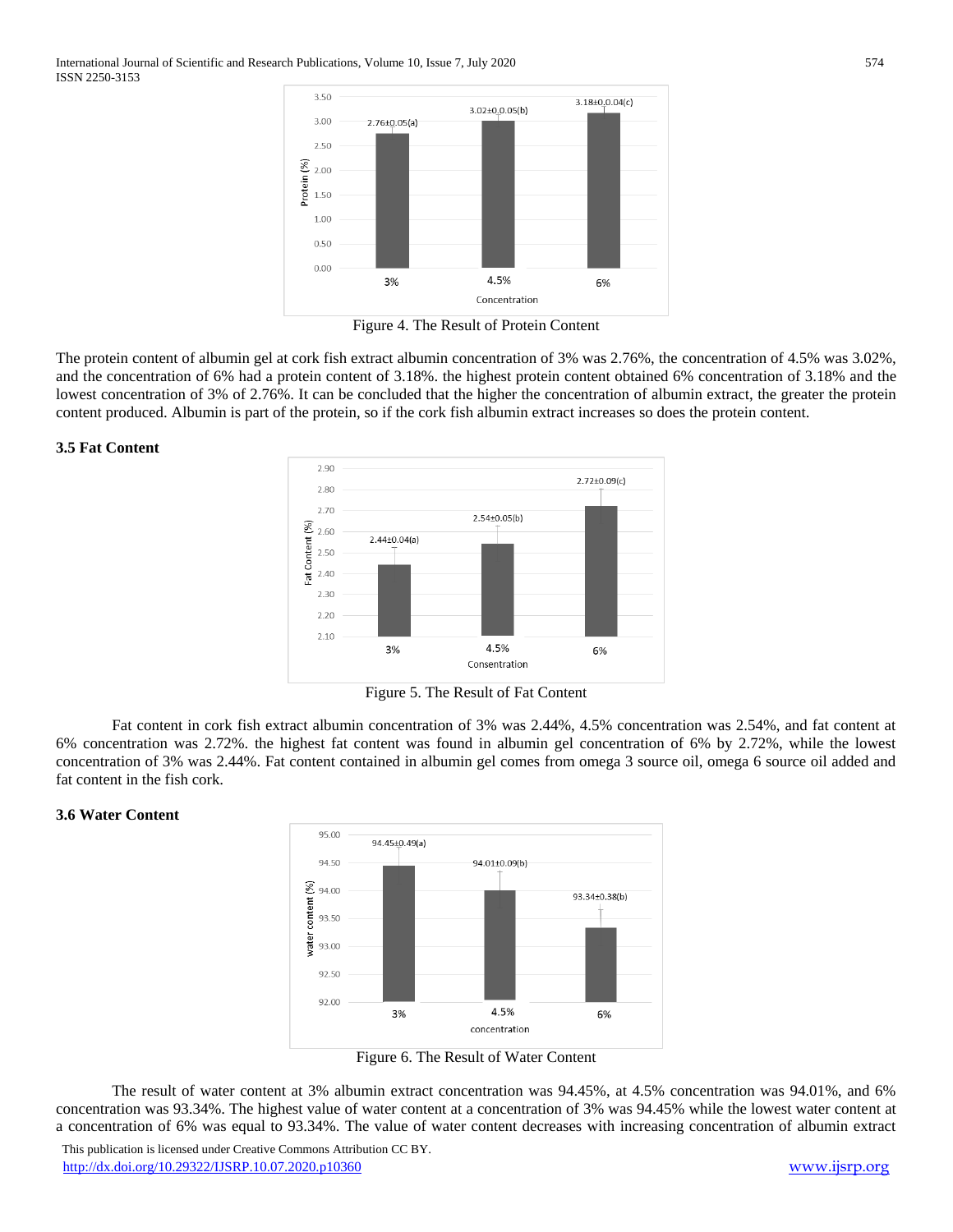given in the making of albumin gel. That is because the higher the concentration of albumin extract, the higher the value of important chemical compositions in the albumin gel

# **3.7 Organoleptic**



Figure 7. The result of Organoleptic

Organoleptic assessment of albumin gel with different concentrations shows differences. In the treatment of 3% albumin extract concentration the color parameter showed a value of 5.30, at a concentration of 4.5% was 4.27, and at a concentration of 6% showing a value of 3.20. While the treatment of different albumin extract concentrations on the aroma parameters showed different values. Aroma value of concentration of 3% was 5.27, concentration of 4.5% was 4.30, and at concentration of 6% it showed a value of 3.13. color and aroma parameters obtained the highest value of each at a concentration of 3%, while the concentration that has the lowest value is the 6% albumin extract concentration. The highest values of color and aroma parameters at a concentration of 3% were 5.30 and 5.27, respectively. The highest value here indicates the panelists liked the color and aroma of the albumin gel produced from the concentration of cork fish albumin extract 3%. While the lowest values of color and aroma parameters at a concentration of 6% were 3.20 and 3.13, respectively. The lowest value obtained indicates that panelists dislike the color and aroma of albumin gel produced from a concentration of 6%.

# **3.8 Animal Testing**

After knowing the optimal concentration of albumin extract for the production of best quality albumin gel is 6% concentration which is then tested on animals to determine the effect of albumin gel on wound closure, further testing is the analysis of the amino acid profile of albumin gel, and zinc content test. The best concentration of albumin gel is 6% concentration then compared with negative control and positive control. Mice were injured with a wound length of 2 cm. The process of wound closure was measured for 7 days with observation on the 3rd day of the 5th day and 7th day.



Figure 8. The Result of Day 3

On the 3rd day different treatments showed different results of wound closure. The negative control treatment showed an average wound length of 2 cm, a positive control treatment of 1.8 cm, and a 6% albumin gel treatment of 1.5 cm. The best wound closure on day 3 was obtained by an albumin gel treatment of 6% concentration with 1.5 cm remaining, while the longest wound closure was negative control treatment of 2 cm. This can be interpreted that the wound closure process at the best treatment on the 3rd day was 25%.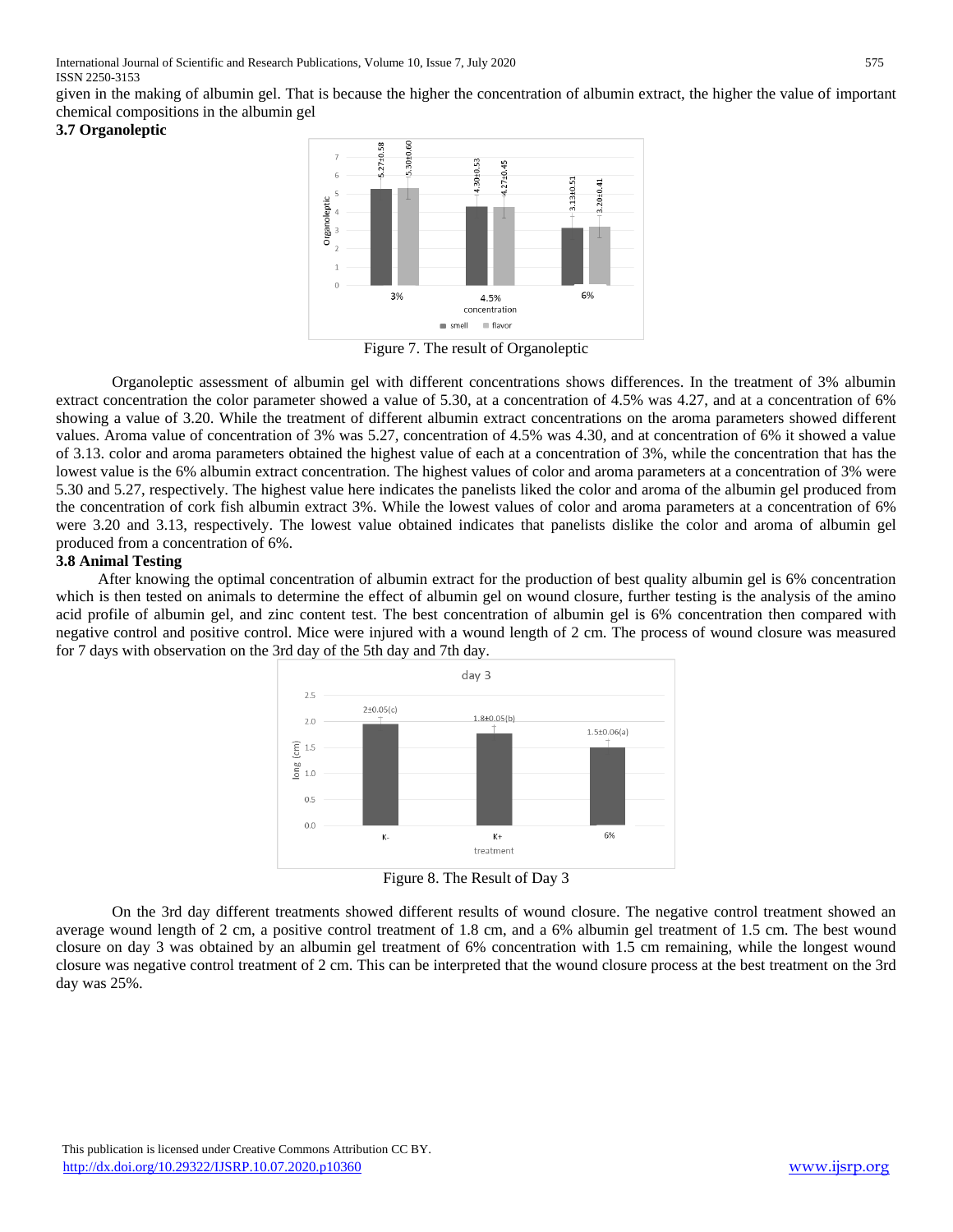International Journal of Scientific and Research Publications, Volume 10, Issue 7, July 2020 576 ISSN 2250-3153



Figure 9. The Result of Day 5

Different treatments show different results of wound closure on the 5th day. The negative control treatment showed an average wound length of 1.7 cm, a positive control treatment of 1.4 cm, and a 6% albumin concentration gel treatment of 1.1 cm. The best wound closure on day 5 was obtained by a 6% albumin gel concentration of 1.1 cm, while the longest wound closure was a negative control treatment of 1.7 cm. This can be interpreted that the process of wound closure at the best treatment on the 5th day was 45%.



Figure 10. The Result of Day 7

Perawatan yang berbeda menunjukkan hasil penutupan luka yang berbeda pada hari ke-7. Perawatan kontrol negatif menunjukkan panjang luka rata-rata 1,5 cm, perawatan kontrol positif 1,1 cm, dan perawatan albumin gel 6% 0,4 cm. Penutupan luka tercepat pada hari ke 7 diperoleh dengan perawatan albumin gel konsentrasi 6% 0,4 cm, sedangkan penutupan luka terpanjang adalah pada perawatan kontrol negatif 1,5 cm. Ini dapat diartikan bahwa proses penutupan luka pada perawatan terbaik pada hari ke 7 adalah 80%.

#### **3.9 Amino Acid Profile**

| N <sub>0</sub> | Parameter       | Unit  | Result  |
|----------------|-----------------|-------|---------|
| 1              | L-Glutamic acid | mg/kg | 1680.77 |
| 2              | L-Phenylalanine | mg/kg | 1366.03 |
| 3              | L-Isoleucine    | mg/kg | 619.20  |
| 4              | L-Valin         | mg/kg | 549.07  |
| 5              | L-Serin         | mg/kg | 853.52  |
| 6              | L-Alanin        | mg/kg | 1510.06 |
| 7              | L-Arginine      | mg/kg | 362.60  |
| 8              | Glycine         | mg/kg | 947.88  |
| 9              | L-Lysine        | mg/kg | 1798.09 |
| 10             | L-Aspartic Acid | mg/kg | 2582.45 |
| 11             | L-Leucine       | mg/kg | 1202.99 |
| 12             | L-Tyrosine      | mg/kg | 44.94   |
| 13             | L-Prolin        | mg/kg | 247.68  |
| 14             | L-Threonin      | mg/kg | 708.42  |
| 15             | L-Histidine     | mg/kg | 810.00  |

 This publication is licensed under Creative Commons Attribution CC BY. <http://dx.doi.org/10.29322/IJSRP.10.07.2020.p10360> [www.ijsrp.org](http://ijsrp.org/) The highest essential amino acid content in cork fish albumin extract was L-Lysine at 1798.09 mg / kg and the lowest was L-Arginine at 362.60 mg / kg. While the highest non-essential amino acid content was L-aspartic acid of 2582.45 mg / kg and the lowest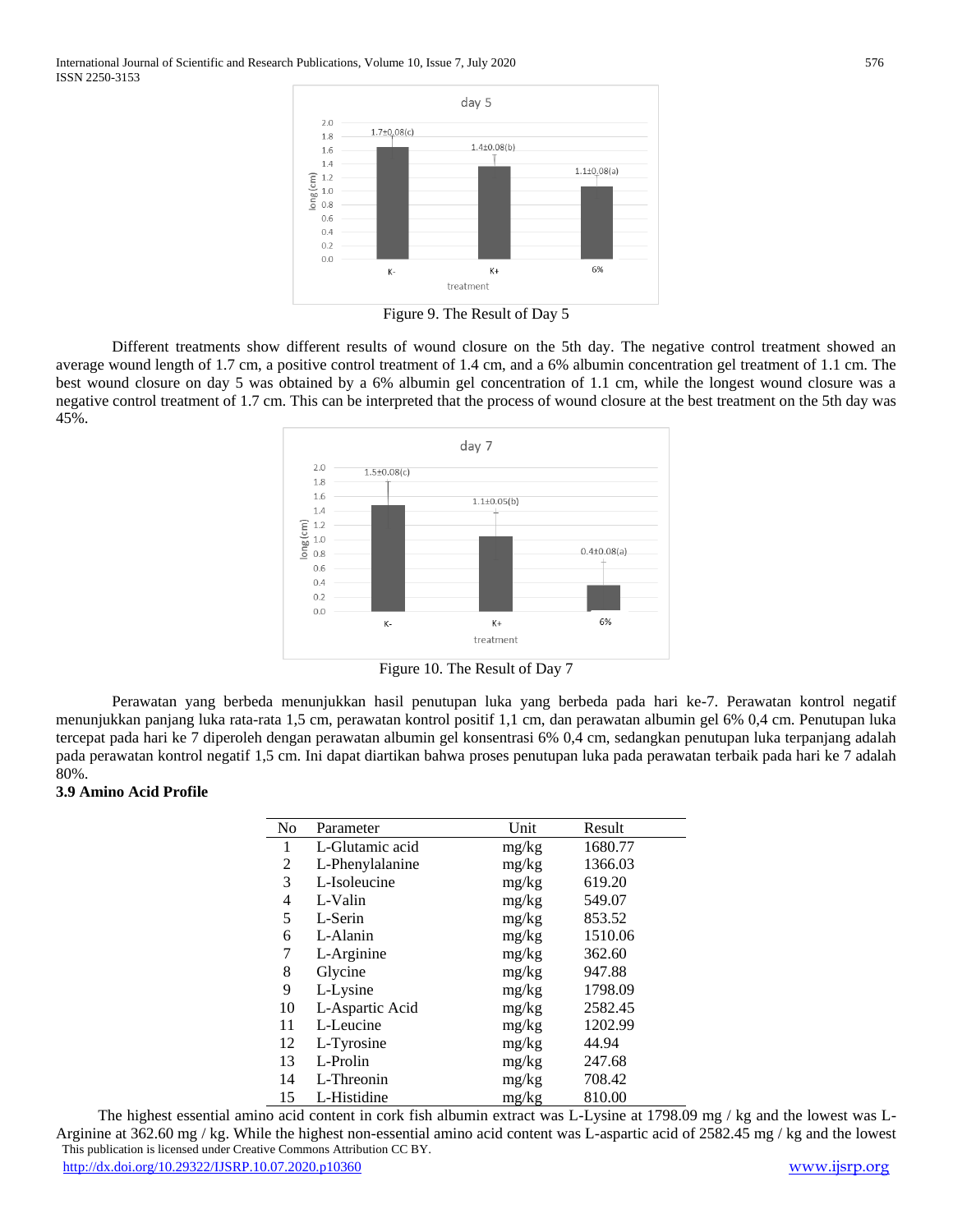was L-tyrosine of 44.94 mg / kg. Cork fish albumin extract is then used as an active ingredient in gel albumin. The amino acid gel albumin profile is as follows.

| No | Parameter       | Unit  | Result |
|----|-----------------|-------|--------|
| 1  | L-Glutamic Acid | mg/kg | 441.45 |
| 2  | L-Phenylalanine | mg/kg | 226.24 |
| 3  | L-Valin         | mg/kg | 155.64 |
| 4  | L-Serin         | mg/kg | 830.17 |
| 5  | L-Alanin        | mg/kg | 404.49 |
| 6  | Glycine         | mg/kg | 459.14 |
| 7  | L-Lysine        | mg/kg | 362.34 |
| 8  | L-Aspartic Acid | mg/kg | 399.37 |
| 9  | L-Leucine       | mg/kg | 225.81 |
| 10 | L-Tyrosine      | mg/kg | 329.46 |
| 11 | L-Prolin        | mg/kg | 214.80 |
| 12 | L-Threonin      | mg/kg | 239.36 |

The highest essential amino acid content in albumin gel is L-Lysine of 362.34 mg / kg and the lowest is L-Valine of 155.64 mg / kg. While the highest non-essential amino acid content was obtained L-Serin of 830.17 mg / kg and the lowest was L-Proline of 214.80  $mg / kg$ .

### **3.10 Zinc Content**

The best concentration of Zn in albumin gel was 3.95 mg / 100g. The content of Zn enhances and accelerates the wound healing process. This can happen because Zn plays an important role in protein synthesis and in cell multiplication. Albumin and Zn together play an important role in wound healing because albumin has the ability to bind Zn and transport it in blood plasma.

#### **IV CONCLUSION**

Cork fish albumin concentration of 6% is the optimal concentration to produce the best albumin gel. include a pH value of 7, a viscosity value of 3594 cP, an albumin content of 2.00, a protein content of 3.18, a fat content of 2.72, and a moisture content of 93.31.

The results showed that giving different treatments to wounds had a significant influence on the process of wound closure. At the observations of the 3rd day, 5th day, and 7th day, the process of wound closure was 80% as good as the experimental animals treated with gel albumin on the 7th day.

#### **REFERENCES**

- Firlianty dan S. B. Pratasik. 2018. Potensi puding ikan toman *Channa micropeltes )* dan ikan gabus *(Channa striata)* untuk percepatan penyembuhan pada hewan uji tikus. *Jurnal Agribisnis Perikanan*. 11(2):65-69. ISSN: 1979-6072
- Firlianty, E. Suprayitno, H. Nursyam, Hardoko dan A. Mustafa. 2013. Chemical composition and amino acid profile of Channidae collected from Central Kalimantan Indonesia. *International Journal of Science and Technology.* 2(4):25-29. ISSN:2252-5297
- Husnani dan M. F. Al-Muahzam. 2017. Optimasi parameter fisik viskositas, daya sebar dan daya lekat pada basis natrium cmc dan carbopol 940 pada gel madu dengan metode simplex lattice design. *Jurnal Ilmu Farmasi dan Farmasi Klinik* 14(1):11-18. ISSN: 2716-3814
- Nicodemus, M. Andrie dan S. Luliana. 2014. Uji efek penyembuhan luka sayat ekstrak ikan toman *(Channa micropeltes)* secara oral pada tikus putih jantan wistar. *Jurnal Mahasiswa farmasi Fakultas Kedokteran UNTAN*. 1(1):1-14. ISSN: 2551-9713
- Siregar, G.R.M. and E. Suprayitno. 2019. Amino acid composition of gelatin from *Ephinephelus sp*. IOSR Journal of Agriculture and veterinary Science. 12(4): 51-54. ISSN:2319-2372
- Tungadi, R., W. Susanty, P. Wicita dan E. Pido. 2018. Transdermal delivery of snakehead fish *(Ophiocephalus striatus)* nanoemulgel containing hydrophobic powder for burn wound. *Pharmaceutical Sciences.* 313-323. ISSN[: 2383-2886](https://portal.issn.org/resource/ISSN/2383-2886)
- Vashist, S., S. K. Batra and S. Sardana. Formulation and evaluation of proniosomal gel of diclofenac sodium by using 32 factorial design. International Journal of Biopharmaceutics. 6(1): 48-54. ISSN: 0976 - 1047